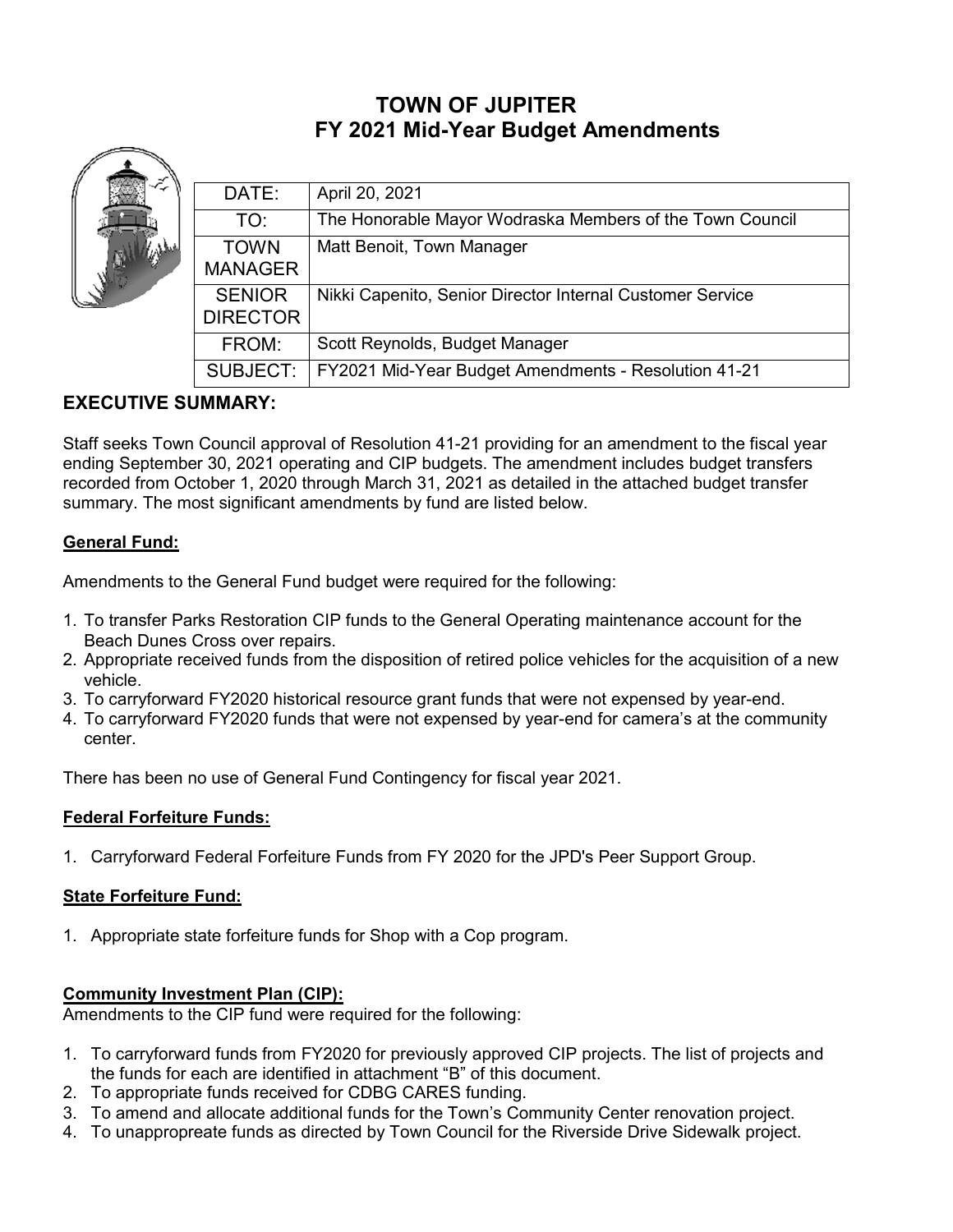#### **Water and Stormwater:**

Amendments to the Water and Stormwater Fund budgets were required for the following:

- 1. Utilized FY 2020 water and stormwater carryforward funds on previously approved CIP projects.
- 2. To carryforward FY 2020 funds for the PD/Data Center Project.
- 3. To transfer available CDBG funds from the General CIP fund to the Water Fund for the Penn Park Water Infrastructure Project as authorized by the Town Council.
- 4. To allocate funds for the Jupiter River Estates Vegetative Trimming Project.
- 5. To allocate FY2021 CDBG funds for the Pine Gardens North Infrastructure improvement project.

There has been no use of water or stormwater contingency funds for fiscal year 2021.

#### **Building Fund:**

- 1. To carryforward fiscal year 2020 funds for the Energov software project.
- 2. To restrict portions of the building funds unrestricted fund balance for future capital projects and rate stabilization.

### **RECOMMENDATION:**

Staff recommends approval of Resolution 41-21 amending the Town of Jupiter Budget for the fiscal year beginning October 1, 2020 and ending September 30<sup>th</sup>, 2021.

#### **Strategic Priority:**

Fiscal Responsibility

#### **Attachments:**

Resolution 41-21 Exhibit "A" Budget Transfer/Amendment Detail Exhibit "B" List of Capital Carryforward Projects

#### **Funding Source:**

| -in<br>Approved<br><b>Buddet</b>      | 71<br>лIJ | Sources: |
|---------------------------------------|-----------|----------|
| .<br>Reauıred<br>unding<br>Additional | m<br>٦Đ   | Sources: |

\*\*If you have additional questions please contact Scott Reynolds at [scottr@jupiter.fl.us](mailto:scottr@jupiter.fl.us) or call at 561-741-2327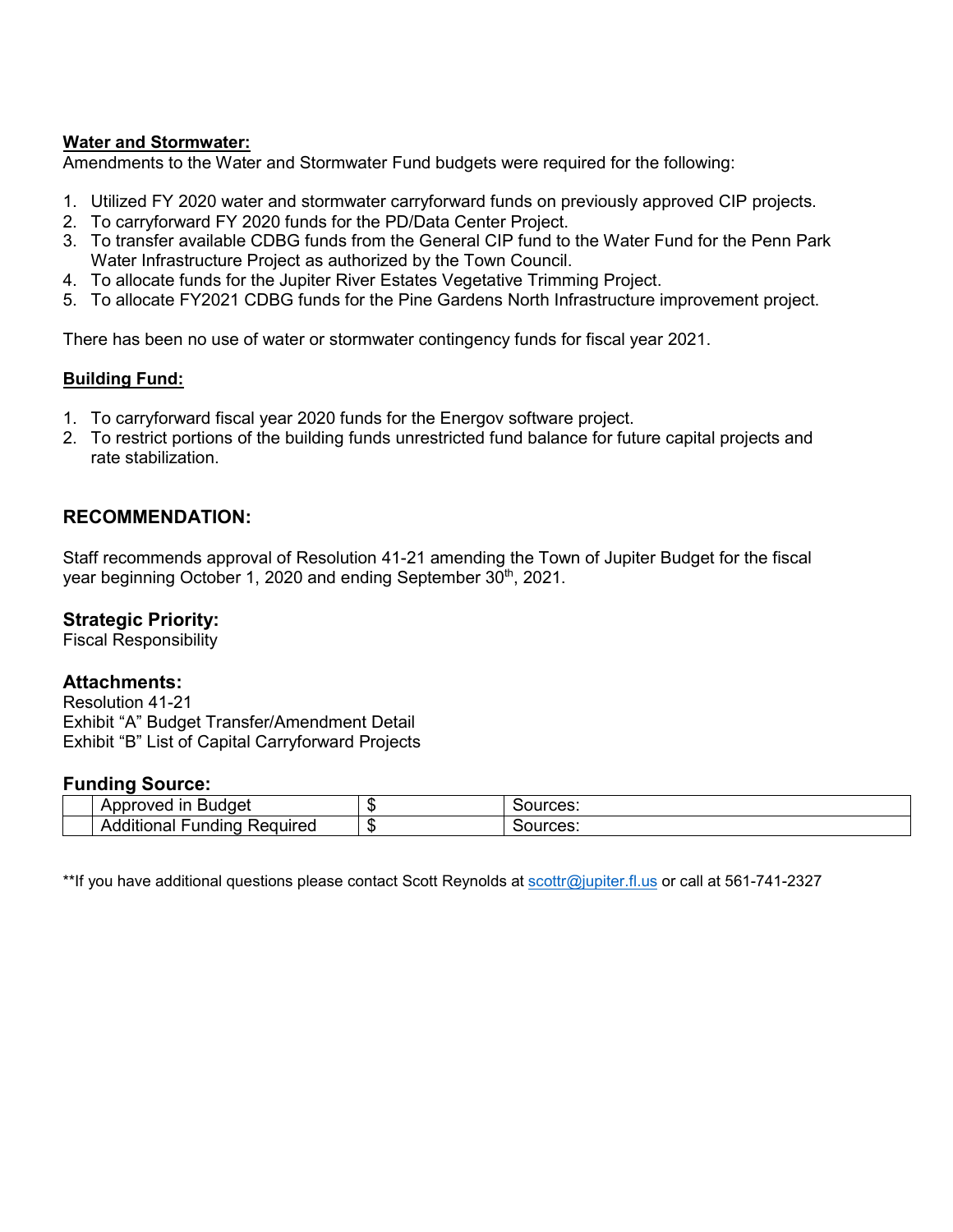#### **TOWN OF JUPITER, FLORIDA**

#### **RESOLUTION NO. 41-21**

#### **A RESOLUTION OF THE TOWN COUNCIL OF THE TOWN OF JUPITER, FLORIDA, AMENDING RESOLUTION 71-20, THE TOWN'S BUDGET FOR THE FISCAL YEAR ENDING SEPTEMBER 30, 2021; PROVIDING FOR SEVERABILITY; AND PROVIDING FOR AN EFFECTIVE DATE.**

**WHEREAS,** the Town of Jupiter has adopted its Fiscal Year 2020-2021 Budget and Pay Plan pursuant to Resolution 71-20 on September 22, 2020; and

**WHEREAS,** the Town Manager recognizes that periodic modifications to the adopted budget for the fiscal year are necessary for fiscal management purposes and to implement those changes to the Town Council's fiscal policy which occur after the adoption of the Fiscal Year 2020 - 2021 Budget; and

#### **NOW, THEREFORE, BE IT ORDAINED BY THE TOWN COUNCIL OF THE TOWN OF JUPITER, FLORIDA:**

**SECTION 1**. The Town Council hereby amends Resolution 88-19, the Town's Budget for Fiscal Year 2020 - 2021 to provide for certain adjustments and amendments to the Town Council's fiscal policy which it has made during the course of the fiscal year.

**SECTION 2.** The Town Council hereby adopts those Budget transfers recorded through March 31, 2021 which are attached hereto and incorporated herein.

**SECTION 3.** To the extent not amended herein, all other provisions of the Annual Budget for Fiscal Year Ending September 30, 2021 remain in full force and effect.

**SECTION 4.** If any section, subsection, sentence, clause, phrase, or portion of this Resolution is, for any reason, held invalid or unconstitutional by any court of competent jurisdiction, such portion shall be deemed a separate, distinct, and independent provision and such holding shall not affect the validity of the remaining portion of this Resolution.

**SECTION 5.** This Resolution shall become effective immediately upon execution.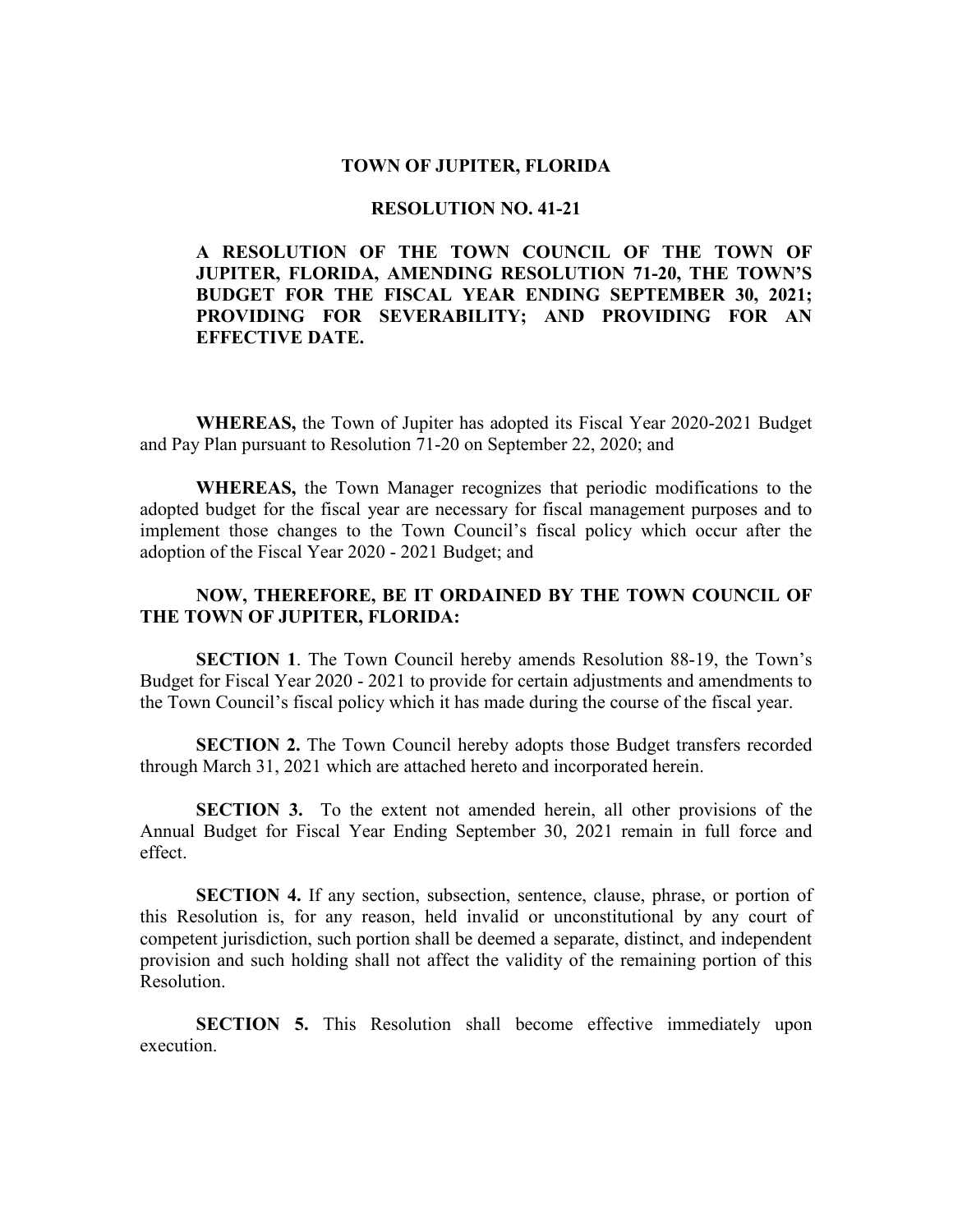## **TOWN OF JUPITER**

## **BUDGET TRANSFERS APPROPRIATING FUND BALANCE / RETAINED EARNINGS. October 1, 2020 - March 31, 2021**

## **General Fund**

| <b>PUBLIC WORKS:</b>                                                                                                                                                          | <b>Increase</b> | <b>Decrease</b>   |
|-------------------------------------------------------------------------------------------------------------------------------------------------------------------------------|-----------------|-------------------|
| General Fund - Repairs & Maintenance - Beach Dune Crossover                                                                                                                   | 10,000          |                   |
| General Fund - Designated From Fund Balance                                                                                                                                   | (10,000)        |                   |
| <b>CIP - Parks Restoration</b>                                                                                                                                                |                 | 10,000            |
| <b>CIP - Designated From Fund Balance</b>                                                                                                                                     |                 | (10,000)          |
| To amend and transfer funds from the Town's Parks Restoration CIP to the Town's Repairs and<br>Maintenance Operating account for emergency repairs at the Dune Crossover #49. |                 |                   |
| <b>POLICE DEPARTMENT:</b>                                                                                                                                                     | Increase        | <b>Decrease</b>   |
| Machinery & Equipment                                                                                                                                                         | 42,486          |                   |
| <b>Disposition of Fixed Assets</b>                                                                                                                                            | (42, 486)       |                   |
| To amend and transfer funds from the disposition of police vehicles to the Police Departments<br>machinery and equipment account for acquisition of new vehicles.             |                 |                   |
| <b>PLANNING AND ZONING:</b>                                                                                                                                                   | <b>Increase</b> | <b>Decrease</b>   |
| <b>Historical Resources Grant Funds</b>                                                                                                                                       | 50,000          |                   |
| Designated From Fund Balance                                                                                                                                                  | (50,000)        | $\mathbf{\Omega}$ |
| To carryforward historical resource grant funds from FY 2020 to FY 2021.                                                                                                      |                 |                   |
| <b>RECREATION:</b>                                                                                                                                                            | <b>Increase</b> | <b>Decrease</b>   |
| Machinery & Equipment                                                                                                                                                         | 40,000          |                   |
| Designated From Fund Balance                                                                                                                                                  | (40,000)        |                   |
| To carryforward funds from FY 2020 to FY 2021 for camera's and the Towns Community Center.                                                                                    |                 |                   |

| <b>POLICE FEDERAL FORFEITURE:</b>                                                       |          | Increase Decrease |
|-----------------------------------------------------------------------------------------|----------|-------------------|
| Travel & Per Diem                                                                       | 1.122    |                   |
| <b>Operating Supplies</b>                                                               | 367      | 0                 |
| <b>Uniforms</b>                                                                         | 2.455    | 0                 |
| <b>Books Dues Pubs Etc.</b>                                                             | 3,868    | 0                 |
| Designated From Fund Balance                                                            | (7, 812) |                   |
| To carryforward Federal Forfeiture Funds from FY 2020 for the JPD's Peer Support Group. |          |                   |

| <b>STATE FORFETURE FUND:</b>                                            |          | Increase Decrease |
|-------------------------------------------------------------------------|----------|-------------------|
| <b>Rentals &amp; Leases</b>                                             | 1.563    |                   |
| <b>Other Current Charges</b>                                            | 2.000    | $\Omega$          |
| <b>Oth Fines-Confiscated Property</b>                                   | (3, 563) | $\Omega$          |
| FY2021 Shop With a COP program funding, approved by Council 11-03-2020. |          |                   |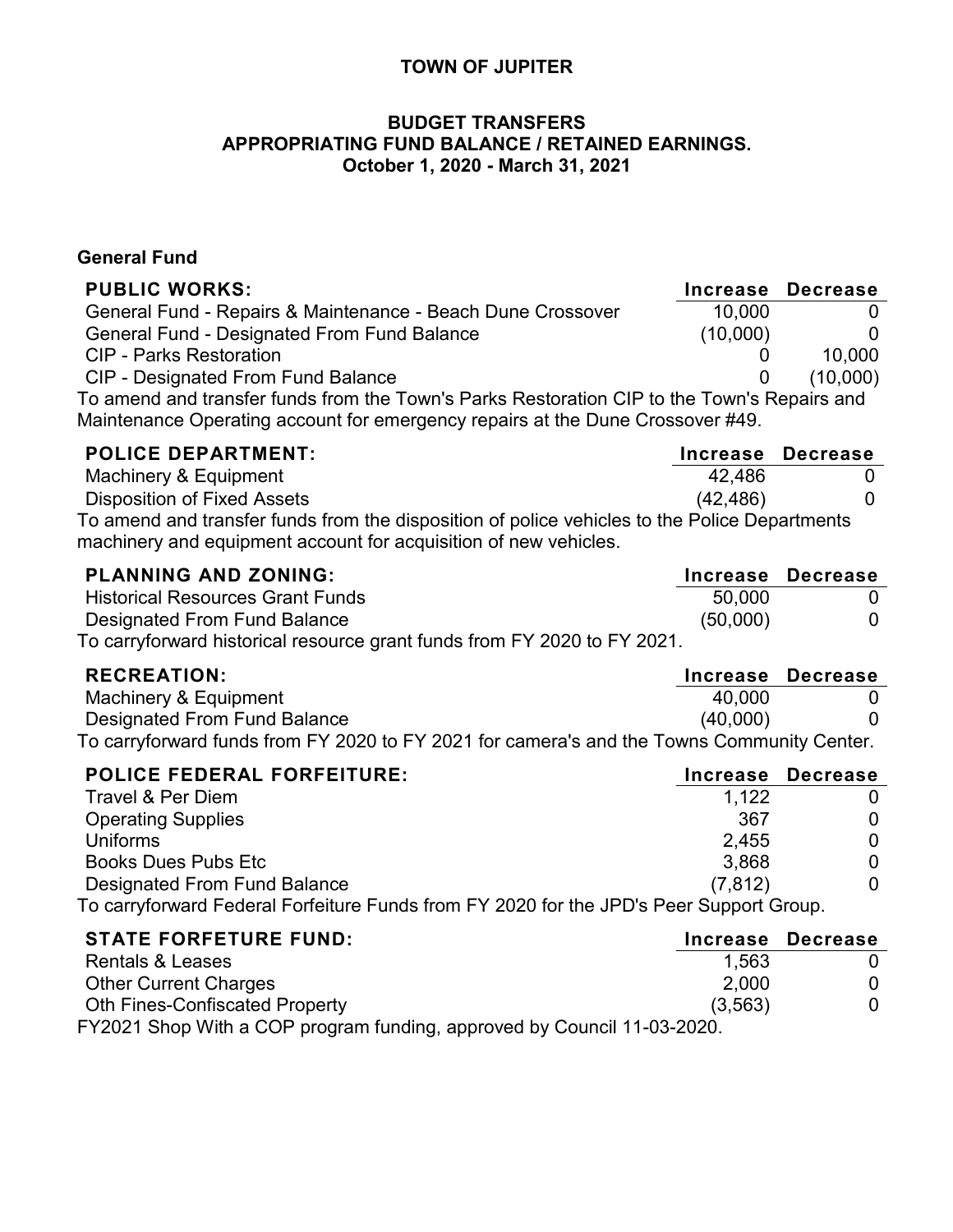## **Community Investment Program**

| <b>CIP</b>                                                                              | Increase      | <b>Decrease</b> |
|-----------------------------------------------------------------------------------------|---------------|-----------------|
| <b>Previously Approved CIP Projects</b>                                                 | 15,760,540    |                 |
| FED Grant - CDBG                                                                        | (394, 633)    | 0               |
| State Grant Wind Mitigation - PD/Data Center                                            | (900,000)     | 0               |
| <b>State Grant LRPI - Sims Creek Preserve</b>                                           | (200,000)     | 0               |
| Local Grant PBC Road Impact - Island Way                                                | (1,000,000)   | 0               |
| Land & Water Conservation - Sims Creek Preserve                                         | (150,000)     | 0               |
| Jupiter Inlet District - Sims Creek Preserve                                            | (50,000)      | 0               |
| Designated from Fund Balance                                                            | (7, 273, 319) | 0               |
| Designated from Fund Balance (Open Space)                                               | (239, 102)    | 0               |
| Designated from Fund Balance Lennar Settlement                                          | (2,000,000)   | 0               |
| Open Space FB Reserve - Sims Creek Preserve                                             | (92, 500)     | 0               |
| Enhance Gateway to Town and Inlet                                                       | (112,000)     |                 |
| <b>Escrow Environmental - Sims Creek Preserve</b>                                       | (42,500)      | 0               |
| Designated from Escrow Funds                                                            | (318, 605)    |                 |
| Trf From - Impact Fee Road                                                              | (1,567,881)   | 0               |
| Trf From - Impact Fee Recreation                                                        | (120,000)     | 0               |
| <b>Capital Contributions Private</b>                                                    | (1,300,000)   | 0               |
| To carryforward unspent FY 2020 funds on previously approved C-I-P projects and related |               |                 |
| revenues.                                                                               |               |                 |
|                                                                                         |               |                 |

| <b>CIP</b>                                                                              | <b>Increase</b> | <b>Decrease</b> |
|-----------------------------------------------------------------------------------------|-----------------|-----------------|
| <b>CDBG - CARES Funding</b>                                                             | 178,908         |                 |
| Fed grant - CDBG Funds                                                                  | (178,908)       |                 |
| To amend the FY 2021 CIP budget for the acceptance of CDBG - CARES funding for Covid-19 |                 |                 |
| <b>CIP</b>                                                                              | <b>Increase</b> | <b>Decrease</b> |
| CIP Infrastructure - Evernia Street Alley Way                                           |                 | 1,675           |
| Designated from Fund Balance                                                            | 0               | (1,675)         |
| To amend and reduce General Revenue carryforward funding for stormwater project.        |                 |                 |
| <b>CIP</b>                                                                              | <b>Increase</b> | <b>Decrease</b> |

| <b>CIP R&amp;M - Community Center Renovations</b>                                          | 25,000   |  |
|--------------------------------------------------------------------------------------------|----------|--|
| Designated from Fund Balance                                                               | (25,000) |  |
| To amend and allocate additional funds for the Town's Community Center renovation project. |          |  |

| <b>CIP</b>                                                          | Increase Decrease |
|---------------------------------------------------------------------|-------------------|
| <b>CIP - Riverside Dr Sidewalk Project</b>                          | 25.000            |
| Designated from Fund Balance                                        | (25,000)          |
| To amend and unfund project as directed by Town Council 03/03/2021. |                   |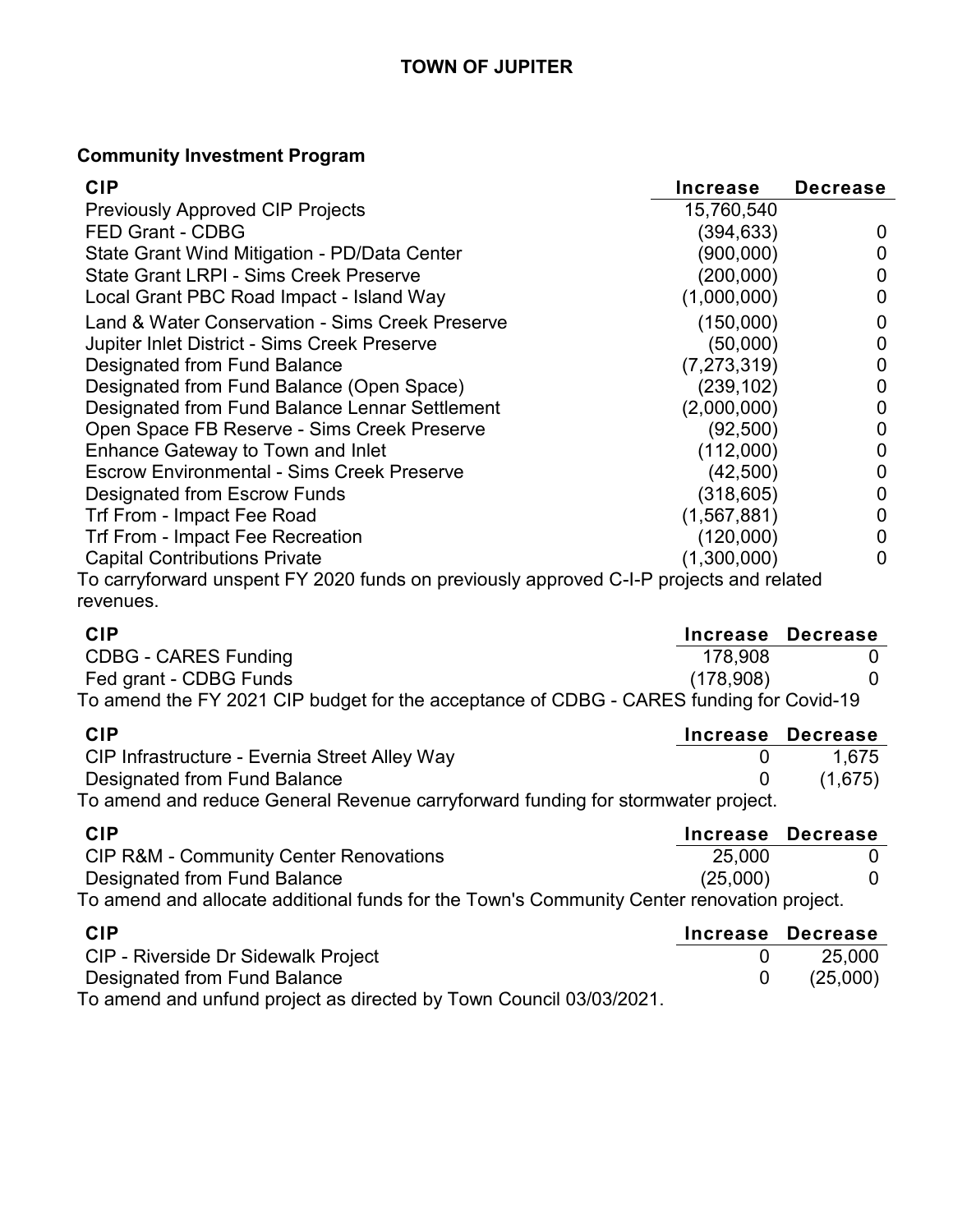## **TOWN OF JUPITER**

| <b>CIP</b>                                                                            | Increase Decrease |  |
|---------------------------------------------------------------------------------------|-------------------|--|
| CIP - Public Works Storage Building Project                                           | 12.401            |  |
| Designated from Fund Balance                                                          | (12, 401)         |  |
| To amend and allocate additional funds for the Public Works Storage Building Project. |                   |  |

## **Water Fund**

| <b>WATER OTHER:</b>                                                                       | Increase Decrease |  |
|-------------------------------------------------------------------------------------------|-------------------|--|
| PD/Data Center Carryforward                                                               | 34,099            |  |
| Designated from Fund Balance                                                              | (34,099)          |  |
| To carryforward unspent FY 2020 funds for the previously approved PD/Data Center Project. |                   |  |

| <b>WATER R&amp;R FUND:</b>                                                              | <b>Increase</b> | <b>Decrease</b> |
|-----------------------------------------------------------------------------------------|-----------------|-----------------|
| <b>Previously Approved CIP Projects</b>                                                 | 26,692,642      |                 |
| Fed Grant-Water Supply System                                                           | (200,000)       | 0               |
| <b>Designated from Fund Balance</b>                                                     | (26, 492, 642)  | 0               |
| To carryforward unspent FY 2020 funds on previously approved C-I-P projects and related |                 |                 |
| revenues.                                                                               |                 |                 |

| <b>WATER R&amp;R FUND:</b>                                                                  | Increase Decrease |            |
|---------------------------------------------------------------------------------------------|-------------------|------------|
| Penn Park Water Infrastructure Improvements                                                 | 294.898           |            |
| Fed Grant -Water Supply System                                                              | (294, 898)        |            |
| General CIP Program - CDBG Funds                                                            |                   | (294, 898) |
| Fed Grant - CDBG                                                                            |                   | 294.898    |
| To amend and transfer FY2021 CDBG funds from the General CIP fund to the Water Fund for the |                   |            |

Penn Park Water Infrastructure Project as authorized by the Town Council.

| <b>WATER CONNECTION FEE FUND:</b>                                                         | Increase     | Decrease |
|-------------------------------------------------------------------------------------------|--------------|----------|
| <b>Previously Approved CIP Projects</b>                                                   | 5,191,364    |          |
| Designated from Fund Balance                                                              | (5.191, 364) |          |
| To carryforward unspent funds on previously approved C-I-P projects and related revenues. |              |          |

## **Stormwater Fund**

| <b>STORMWATER OTHER:</b>                                                                | Increase  | <b>Decrease</b> |
|-----------------------------------------------------------------------------------------|-----------|-----------------|
| <b>Previously Approved CIP Projects</b>                                                 | 402.145   |                 |
| Designated from Fund Balance                                                            | (402.145) |                 |
| To carryforward unspent FY 2020 funds on previously approved C-I-P projects and related |           |                 |
| revenues.                                                                               |           |                 |

| <b>STORMWATER OTHER:</b>                                                                     | Increase  | <b>Decrease</b> |
|----------------------------------------------------------------------------------------------|-----------|-----------------|
| <b>Professional Services</b>                                                                 | 44.907    |                 |
| Designated from Fund Balance                                                                 | (44, 907) |                 |
| Jupiter River Estates Vegetative Trimming Engineering Services approved by Council on 09-22- |           |                 |
| 2020                                                                                         |           |                 |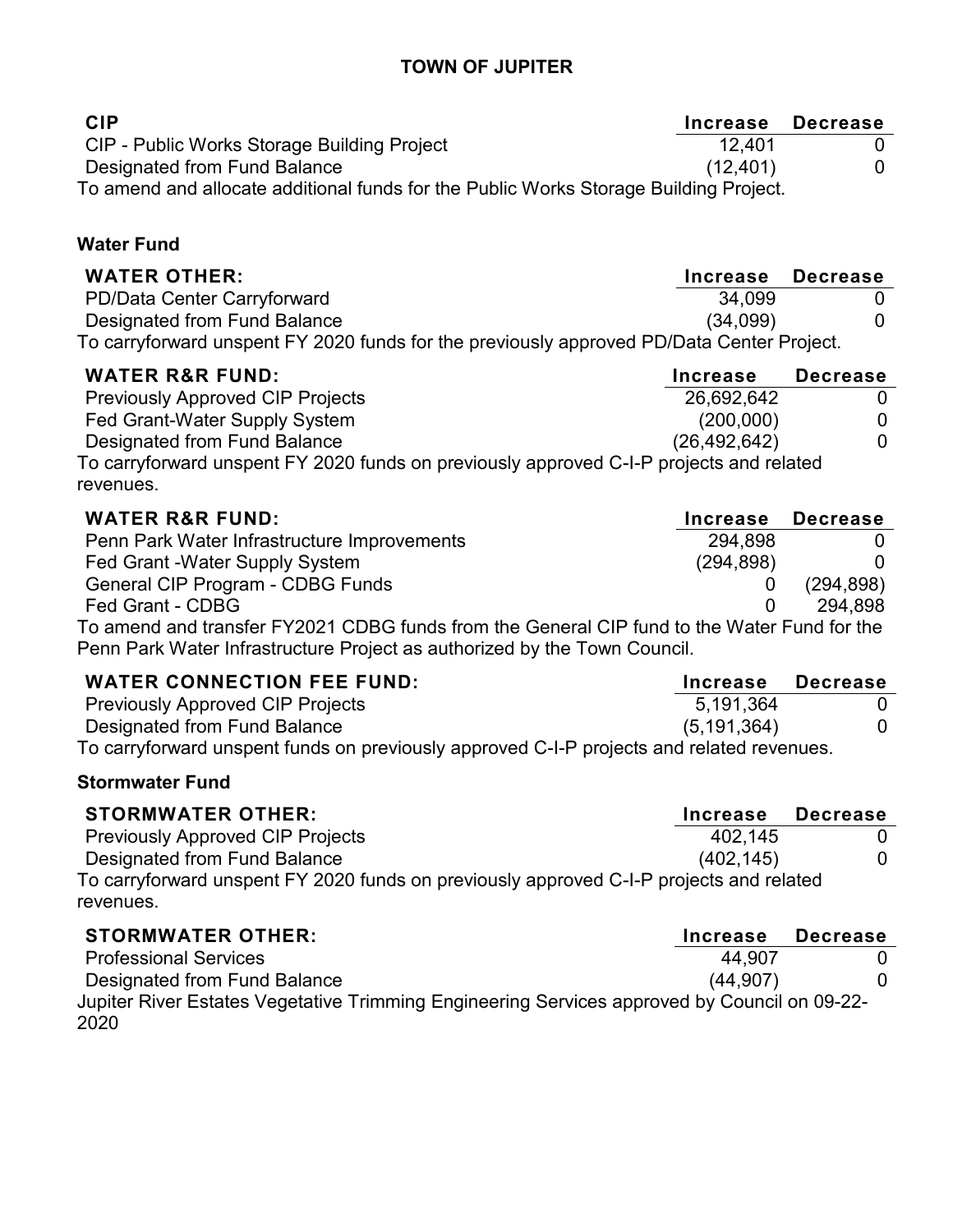## **TOWN OF JUPITER**

| <b>STORMWATER R&amp;R FUND:</b>                                                         | <b>Increase</b> | <b>Decrease</b> |
|-----------------------------------------------------------------------------------------|-----------------|-----------------|
| <b>Previously Approved CIP Projects</b>                                                 | 5,953,234       |                 |
| <b>State Grant - LRPI</b>                                                               | (870,000)       |                 |
| Designated from Fund Balance                                                            | (5,083,234)     |                 |
| To carryforward unspent FY 2020 funds on previously approved C-I-P projects and related |                 |                 |
| revenues.                                                                               |                 |                 |

| <b>STORMWATER R&amp;R FUND:</b>                                                                           | Increase Decrease |            |
|-----------------------------------------------------------------------------------------------------------|-------------------|------------|
| Pine Gardens North Stormwater Infrastructure Improvements                                                 | 243,264           |            |
| Fed Grant -Stormwater System                                                                              | (243, 264)        |            |
| General CIP Program - FY2021 CDBG Funds                                                                   |                   | (243, 264) |
| Fed Grant - CDBG                                                                                          |                   | 243.264    |
| To amend and transfer FY2021 CDBG funds from the General CIP fund to the Stormwater R&R                   |                   |            |
| Fund for the Pine Gardens North Infrastructure Project as authorized by the Town Council on<br>02/16/2021 |                   |            |

| STORMWATER AVAILABILITY FUND:                                                           | <b>Increase</b> | <b>Decrease</b> |
|-----------------------------------------------------------------------------------------|-----------------|-----------------|
| <b>Previously Approved CIP Projects</b>                                                 | 1,312,726       |                 |
| <b>State Grant LRPI</b>                                                                 | (856, 616)      |                 |
| Designated from Fund Balance                                                            | (456, 110)      |                 |
| To carryforward unspent FY 2020 funds on previously approved C-I-P projects and related |                 |                 |
| revenues.                                                                               |                 |                 |

## **Building Fund**

| <b>BUILDING FUND:</b>                                                                           | Increase  | <b>Decrease</b> |
|-------------------------------------------------------------------------------------------------|-----------|-----------------|
| Energov FY2020 Carryforward Balance                                                             | 444.031   |                 |
| Designated From Fund Balance                                                                    | (444.031) |                 |
| To carryforward unspent FY 2020 funds on previously approved energov C-I-P projects and related |           |                 |
| revenues.                                                                                       |           |                 |

| <b>BUILDING FUND:</b>                                                                           | <b>Increase</b> | <b>Decrease</b> |
|-------------------------------------------------------------------------------------------------|-----------------|-----------------|
| Designated from Unrestricted Fund Balance                                                       | 11,628,442      |                 |
| <b>Restricted Fund Balance - New Town Hall Contribution</b>                                     | (6,000,000)     | 0               |
| Restricted Fund Balance - Software/Hardware Replacement                                         | (4,000,000)     | 0               |
| Restricted Fund Balance - Emergency Operations Reserve                                          | (1,628,442)     | 0.              |
| To amend and restrict funds for future Building Fund projects and for future rate stabilization |                 |                 |

purposes from funds that are currently identified as unrestricted.